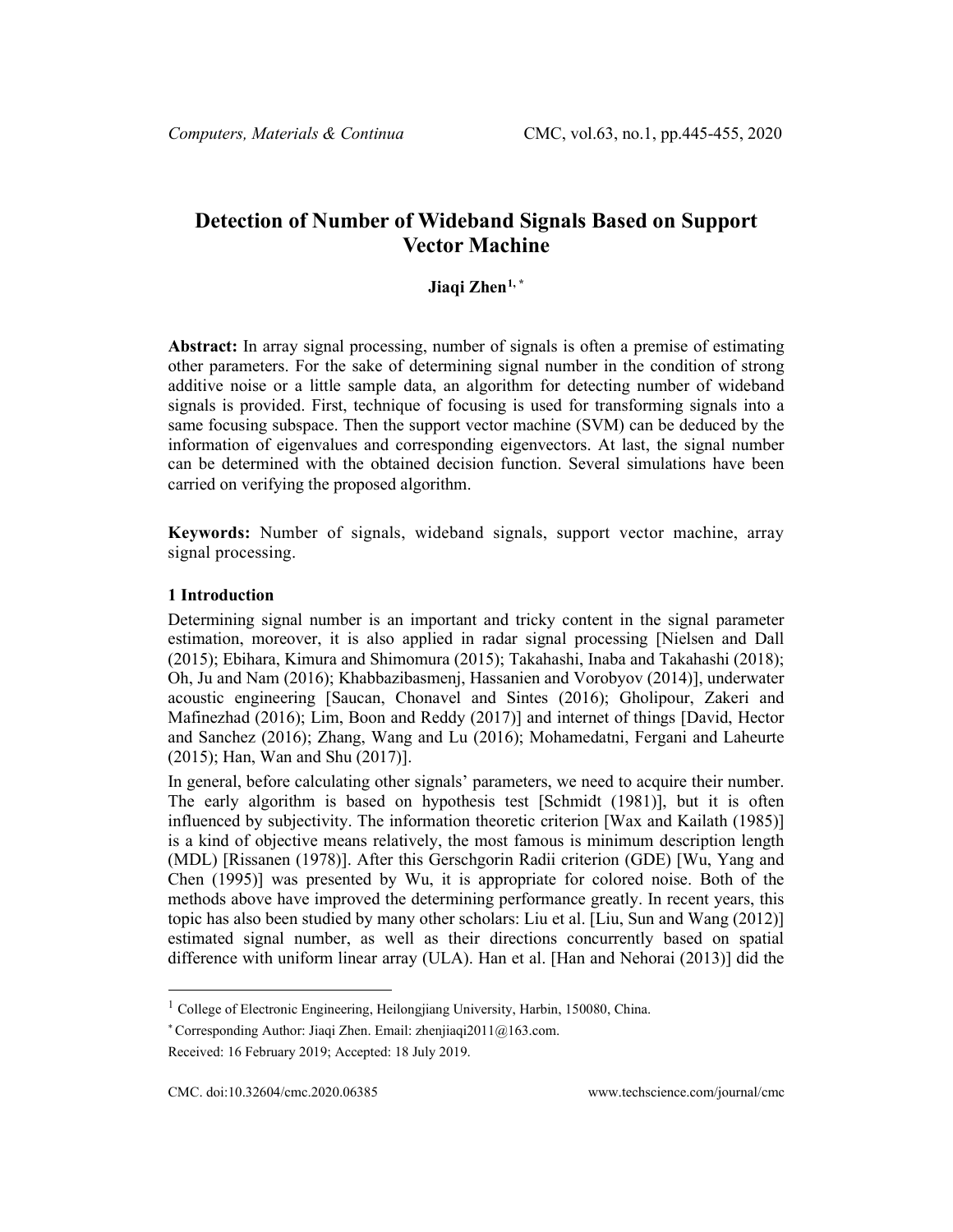same job with resampling and nested arrays, increasing the array aperture to some extent. In order to differentiate the sources which were close to one another, Liu et al. [Liu and So (2013)] designed Monte-Carlo method to determine the effective source number and distinguished the signals in the circumstance of high-level noise. Zhao et al. [Zhao, Zhang and Zhao (2011)] constructed an effective algorithm based on machine learning in 2009, he employed Gerschgorin disk algorithm by the orthotropic of the array manifold and the noise vector to construct a support vector machine (SVM), obtaining a good result. But the methods for wideband signals are still rare, a classic approach is coherent signal method (CSM) [Wang and Kaveh (1985)], which transforms the sources on the focusing point, then employs MDL to obtain the final result. All the mentioned algorithms need high SNR or many samples, or they will be invalid. Thus, there are still some troubles in practical engineering application: on one hand, time of sampling is always restricted severely, for instance, transmitted pulses of sonar is usually very narrow, there is only a little data can be utilized; on the other hand, high SNR can not be guaranteed, both of them have hindered the application of above algorithms.

This paper provides a new idea for determining wideband signal number, it is based on SVM, and the signal characteristics of received array data are fully exploited. First, technique of focusing is used for transforming signals into a same subspace. Then the SVM can be deduced by the information of eigenvalues and corresponding eigenvectors. At last, the signal number can be determined with the obtained decision function.

#### **2 Array signal model**

Signal model is represented as Fig. 1, consider that there is a ULA formed by *M* elements and the first one is the origin, *d* is the interval between sensors, then *B* far-field wideband signals  $s_h(t)$ ( $b = 1, 2, \dots, B$ ) arrive at the array from directions  $\theta_1, \theta_2, \dots, \theta_B$ . Assume that the observed time is *T*, then at time *t*, we can receive a serious of observed data for  $t \in (0,T)$ , where  $x_m(t)$  is the response of the corresponding sensor at time *t*, *c* is transmission rate of the targets,  $n_m(t)$  is white noise subjecting to Gaussian distribution  $CN(0, \sigma^2)$ .



**Figure 1:** Signal model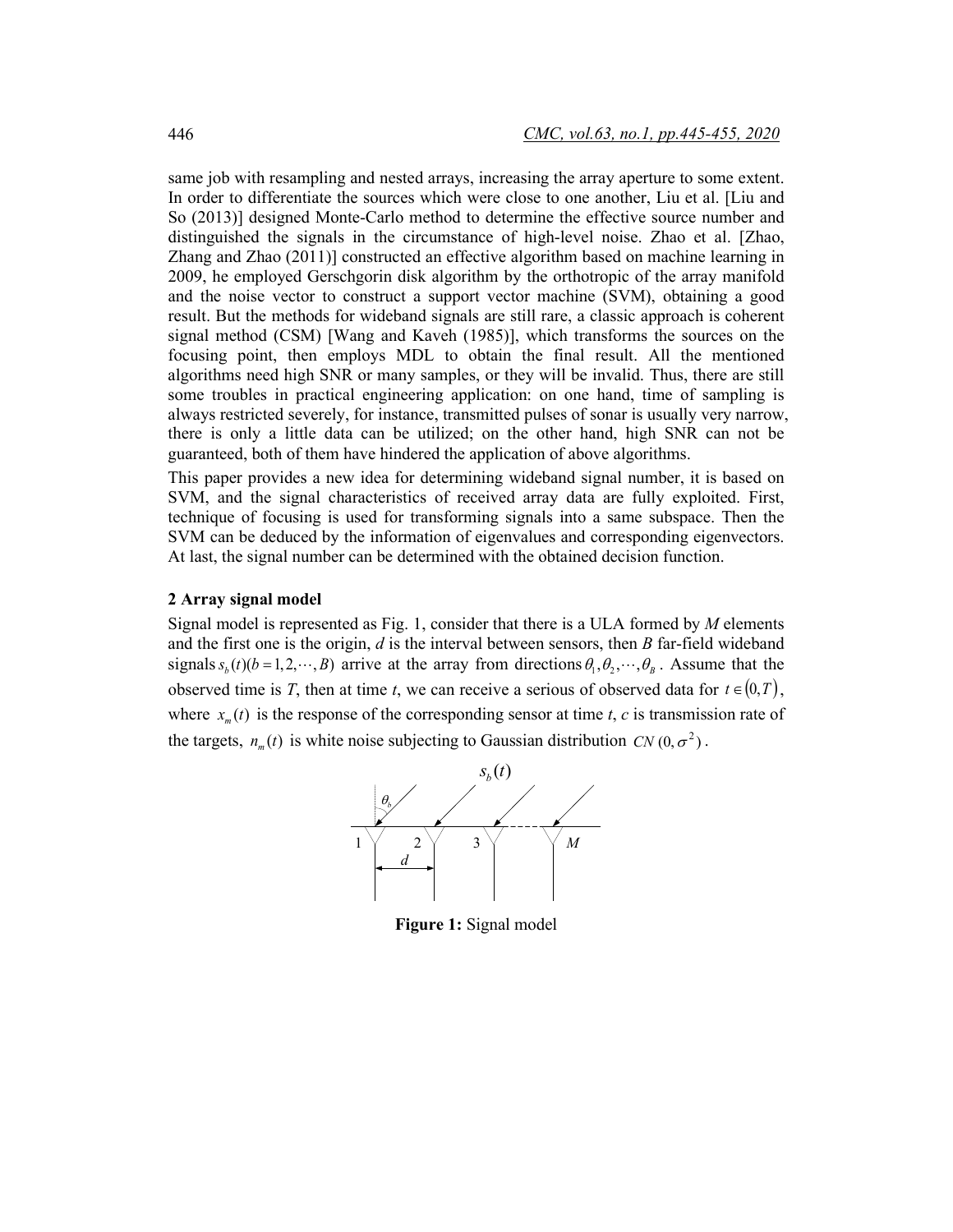$$
\mathbf{x}(t) = \begin{bmatrix} x_1(t) \\ \vdots \\ x_m(t) \\ \vdots \\ x_M(t) \end{bmatrix} = \begin{bmatrix} \sum_{b=1}^{B} s_b(t) \\ \vdots \\ \sum_{b=1}^{B} s_b \left( t - (m-1) \frac{d}{c} \sin \theta_b \right) \\ \vdots \\ \sum_{b=1}^{B} s_b \left( t - (M-1) \frac{d}{c} \sin \theta_b \right) \end{bmatrix} + \begin{bmatrix} n_1(t) \\ \vdots \\ n_m(t) \\ \vdots \\ n_M(t) \end{bmatrix}
$$
(1)

Define that signal frequency is limited in  $[f_L, f_H]$ , sampling times at every frequency is *U*, then the array response can be demonstrated as

$$
X(f_g) = A(f_g, \theta)S(f_g) + N(f_g)
$$
  
\n
$$
= \begin{bmatrix} x_1(f_g, 1) & \cdots & x_1(f_g, u) & \cdots & x_1(f_g, U) \\ \vdots & \ddots & \vdots & \vdots & \vdots \\ x_m(f_g, 1) & \cdots & x_m(f_g, u) & \cdots & x_m(f_g, U) \\ \vdots & \ddots & \vdots & \vdots & \vdots \\ x_M(f_g, 1) & \cdots & x_M(f_g, u) & \cdots & x_M(f_g, U) \end{bmatrix} \qquad g = 1, 2, \cdots, G
$$
\n(2)  
\n
$$
= \begin{bmatrix} X(f_g, 1) & \cdots & X(f_g, u) & \cdots & X(f_g, U) \end{bmatrix}
$$

Here,  $f_L \le f_g \le f_H$  for  $g = 1, 2, \dots, G$ ,  $X(f_g, u) = \left[x_1(f_g, u) \cdots x_m(f_g, u) \cdots x_M(f_g, u)\right]^T$ , and  $x_m(f_g, u)$  is the received data on the *m*th sensor of  $f_g$  at sample *u*,  $A(f_g, \theta) = \left[ a(f_g, \theta_1), \dots, a(f_g, \theta_b), \dots, a(f_g, \theta_B) \right]$  is the array steering, where

$$
\boldsymbol{a}(f_s, \theta_b) = \left[1, \cdots, \exp\left(-j m 2 \pi f_s \frac{d}{c} \sin \theta_b\right), \cdots, \exp\left(-j (M-1) 2 \pi f_s \frac{d}{c} \sin \theta_b\right)\right]^T
$$
(3)

signal  $S(f)$  ( $g = 1, 2, \dots, G$ ) are normal distributed and independent with  $N(f)$  $(g = 1, 2, \cdots, G)$ .

#### **3 Proposed method**

#### *3.1 Focusing*

The covariance of the received data at  $f_g$  is

$$
\hat{\boldsymbol{R}}(f_g) = \frac{1}{U} \boldsymbol{X}(f_g) \boldsymbol{X}^{\mathrm{H}}(f_g) \qquad \qquad g = 1, 2, \cdots, G \tag{4}
$$

Then we can obtain the focused matrix  $\hat{R}(f_0)$  by transforming the signals at every frequency bin into a single covariance at  $f_0$  with two-sided correlation transformation (TCT) [Valaee and Kabal (1995)], here  $f_0$  can be chosen from  $f_1, \dots, f_G$ , then the eigenvalues  $\lambda_1(f_0) > \cdots > \lambda_B(f_0) > \lambda_{B+1}(f_0) = \cdots = \lambda_M(f_0)$  and corresponding eigenvector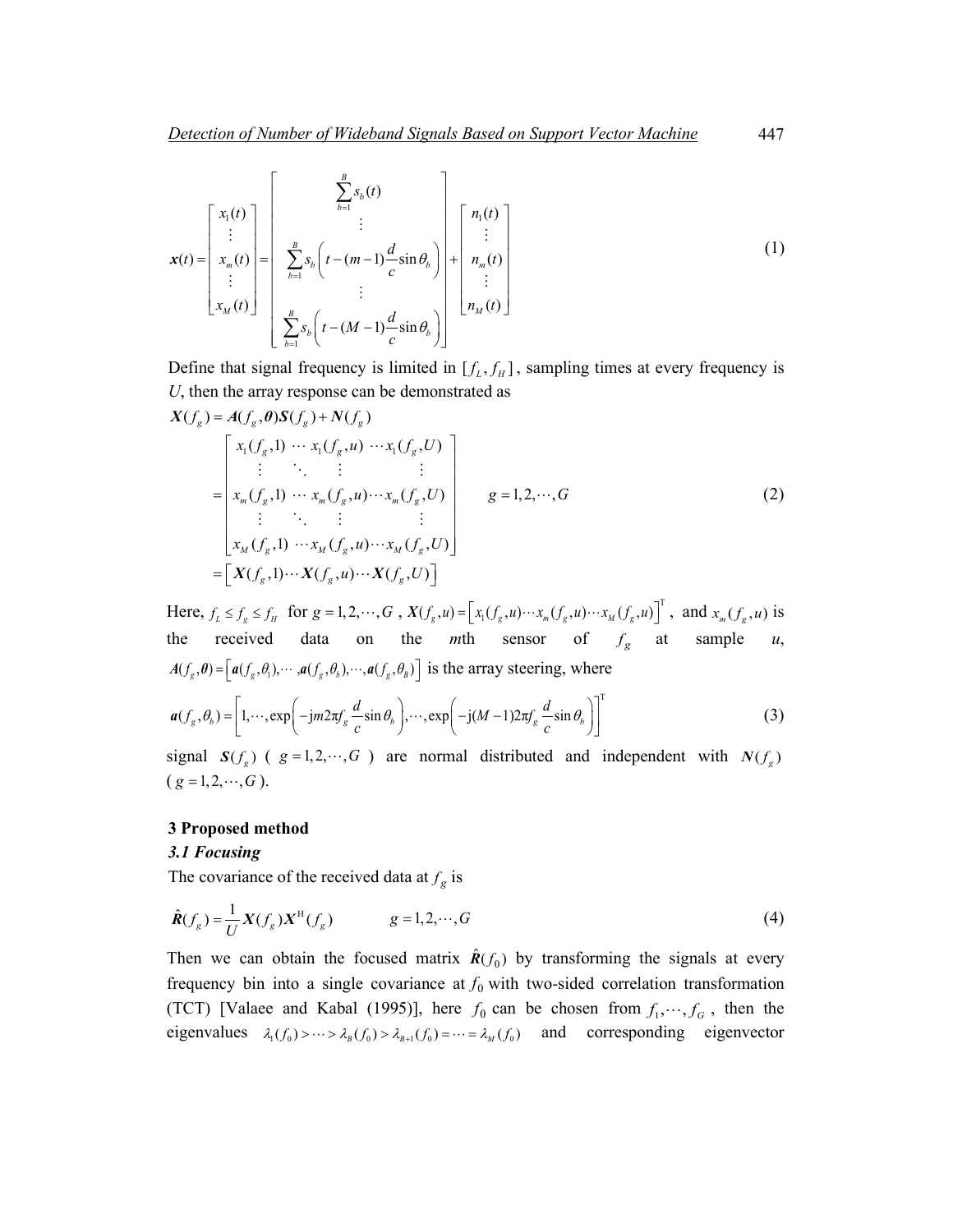$E(f_0) = [e_1(f_0), \dots, e_B(f_0), e_{B+1}(f_0), \dots, e_M(f_0)]$  can be acquired too, here  $E_{S}(f_0) = [e_1(f_0), \dots, e_B(f_0)]$ belongs to signal subspace and  $\mathbf{E}_{N_o}(f_0) = [\mathbf{e}_{B+1}(f_0), \cdots, \mathbf{e}_M(f_0)]$  corresponds to the noise one.

## *3.2 Weighting*

Since  $a(f_0, \theta)$  and  $E_{s_i}(f_0)$  both correspond to the signal subspace,  $a(f_0, \theta)$  can be expressed

$$
\boldsymbol{a}(f_0,\theta) = \sum_{b=1}^B \beta_b(f_0) \boldsymbol{e}_b(f_0)
$$
\n(5)

Here,  $\beta_h(f_0)$  is the relevant coefficient, define the following variables

$$
\mu_m(f_0) = \left| \boldsymbol{a}^H(f_0, \theta) \boldsymbol{e}_m(f_0) \right|, \quad m = 1, \ 2, \cdots, M \tag{6}
$$

Due to the orthogonality between signal and noise subspace, we have

$$
a^{H}(f_{0},\theta)e_{b}(f_{0})=0, b=B+1, \cdots, M
$$
\n(7)

referencing Eq. (5), Eq. (7), Eq. (6) can be transformed as

$$
\mu_m(f_0) = \left| \left( \sum_{b=1}^B \beta_b(f_0) e_b(f_0) \right)^{\text{H}} e_m(f_0) \right| = \left\{ \begin{array}{l} | \beta_m |, \ m = 1, \ 2, \cdots, B \\ 0, \ m = B+1, \cdots, M \end{array} \right. \tag{8}
$$

Now we can only use eigenvalues to determine signal number [Han and Nehorai (2013); Liu and So (2013)], but when the samples is small, we need to take full advantage of the eigenvectors to enhance the detecting performance, fuse  $\mu_m(f_0)$  with  $\varsigma_m(f_0)$ 

$$
\xi_m(f_0) = \xi_m^{1/2}(f_0)\mu_m(f_0), \quad m = 1, \ 2, \cdots, M-1 \tag{9}
$$

Then the classifying characteristic vector  $\zeta(f_0) = [\zeta_1(f_0), \dots, \zeta_m(f_0), \dots, \zeta_{M-1}(f_0)]^T$  is evaluated. According to Viberg et al. [Viberg, Ottersten and Kailath (1991)], the optimal  $\varsigma_m(f_0)$  $(m=1, 2, \cdots, M-1)$  are chosen as

$$
\varsigma_m(f_0) = \frac{\left(\lambda_m(f_0) - \lambda_M(f_0)\right)^2}{\lambda_m(f_0)}, \quad m = 1, \ 2, \cdots, M - 1 \tag{10}
$$

#### *3.3 Theory of SVM*

Theory of SVM [Vapnik (1995)] can be simply described as a binary classification problem: that is to determine a hyperplane satisfying the classifying requirement through training. If the set  $\Phi_1$  and  $\Phi_2$  are linear separable, namely existing  $(\omega, b)$ , they satisfy the purpose of classification is to determine  $(\omega, b)$  to separate  $\Phi_1$  and  $\Phi_2$  optimally. In order to avoid duplication of the hyperplane, we constrain  $(\omega, b)$  as follows:

$$
\omega x_n + b > 0, \forall x_n \in \Phi_1, \ \omega x_n + b < 0, \forall x_n \in \Phi_2 \tag{11}
$$

$$
\min_{n=1,2,\cdots,N} |\omega x_n + b| = 1 \tag{12}
$$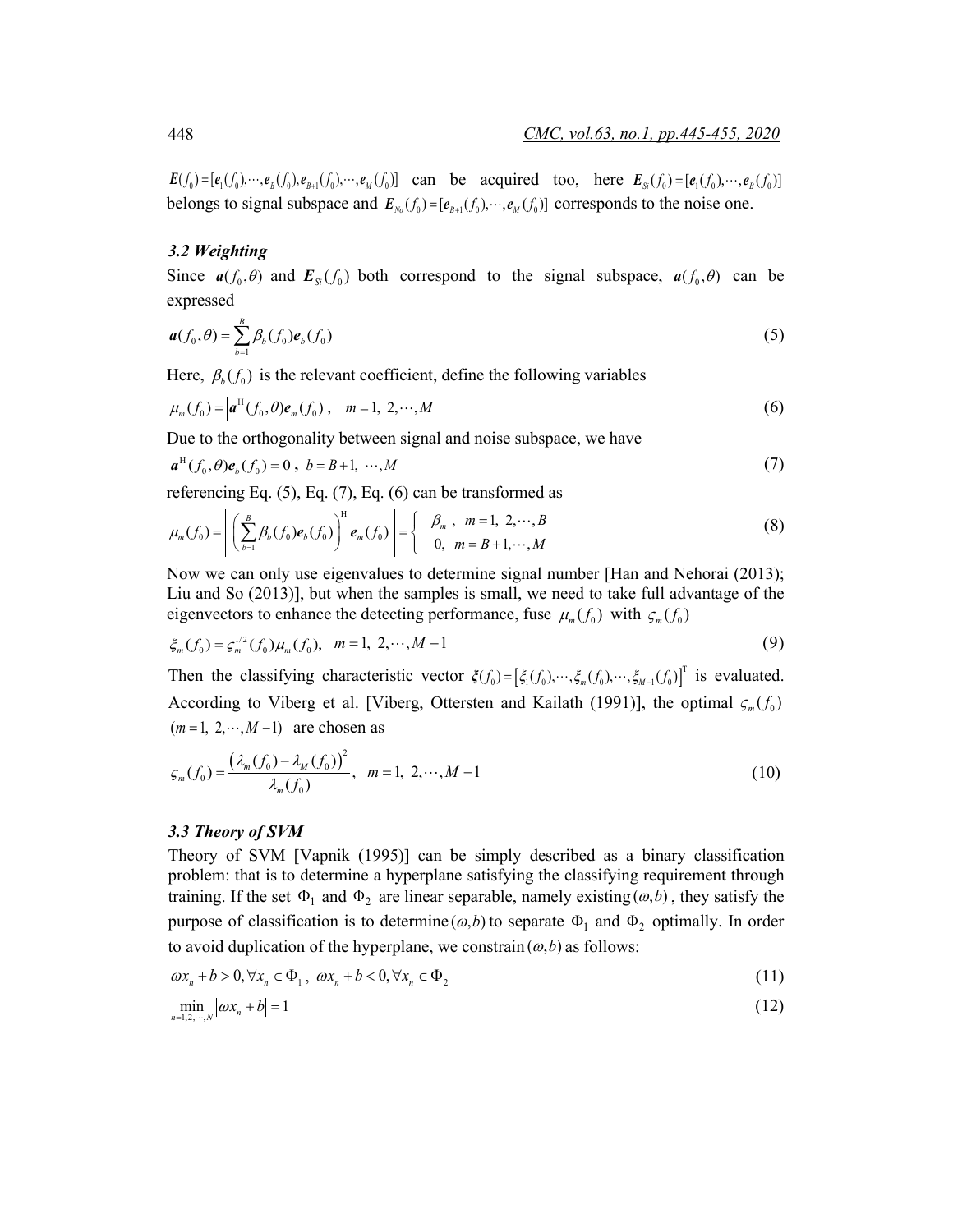SVM solves nonlinear classification problem by introducing kernel function a proper kernel function  $K(p,q)$  can transform the nonlinear problem into a linear one in higher dimensional space, then the complexity of corresponding dual problem depends on sampling times rather than space dimensionality. The maximal classification distance is written:

$$
K(p,q) = \sum_{l=1}^{L} \alpha_{l} z_{l}(p) z_{l}(q), \ \alpha_{l} \ge 0
$$
\n(13)

$$
\max W(\alpha) = \sum_{i=1}^{N} \alpha_i - \frac{1}{2} \sum_{i,j=1}^{N} \alpha_i \alpha_j y_i y_j K(x_i, x_j), \ \alpha_i \ge 0, \ i = 1, 2, \cdots, N
$$
  
s.t. 
$$
\sum_{i=1}^{N} \alpha_i y_i = 0
$$
 (14)

Then the optimal decision function can be obtained:

1

=

$$
f(x) = \operatorname{sgn}\left\{\sum_{i=1}^{N} \alpha_i y_i K(x_i, x) + b\right\}
$$
 (15)

The SVM can be deduced according to (13) and (14), where

$$
K(x_i, x_j) = \exp(-0.5 \|x_i - x_j\|^2)
$$
 (16)

#### *3.4 Proposed algorithm*

Here, SVM will be employed for the classification of signal and noise to determine source number, then the input information need to include characteristic of signal and noise, thus, estimation performance can be effectively improved under the circumstance of small samples or low SNR. Signals and noise is separated on the basis of the elements in the vector  $\zeta(f_0)$ , they contain the information not only the eigenvalues but also the eigenvectors, where the larger ones correspond to sources, and there are greater distinctions between them; While the others are smaller and close to each other, they correspond to the noise. Then as the classification characteristic,  $\zeta(f_0)$  can be chosen to be the input data.

$$
\xi(f_0) = \begin{bmatrix} \xi_1(f_0) \\ \xi_2(f_0) \\ \vdots \\ \xi_{M-1}(f_0) \end{bmatrix} = \begin{bmatrix} \xi_1^{1/2}(f_0)\mu_1(f_0) \\ \xi_2^{1/2}(f_0)\mu_2(f_0) \\ \vdots \\ \xi_{M-1}^{1/2}(f_0)\mu_{M-1}(f_0) \end{bmatrix}
$$
\n(17)

When  $\zeta(f_0)$  is used for training, we can preset its output as  $y = [1, \dots, 1, -1, \dots, -1]$ , where  $[1, \dots, 1]$  represents signal vector, and the amount of 1 is *B*, it means there is *B* signal; While [-1,…,-1] denotes noise vector, so  $\{\xi(f_0), y\}$  is selected to be the training data. Here, we define  $\sum^{M-1}$  $=\frac{51}{M-1}$ 0  $1 U_0$  $(f_0)$  $(f_0)$ *M i f f*  $\omega_i = \frac{\xi_1(f_0)}{M}$  as the initial weighting.

$$
\sum_{i=1} \xi_i
$$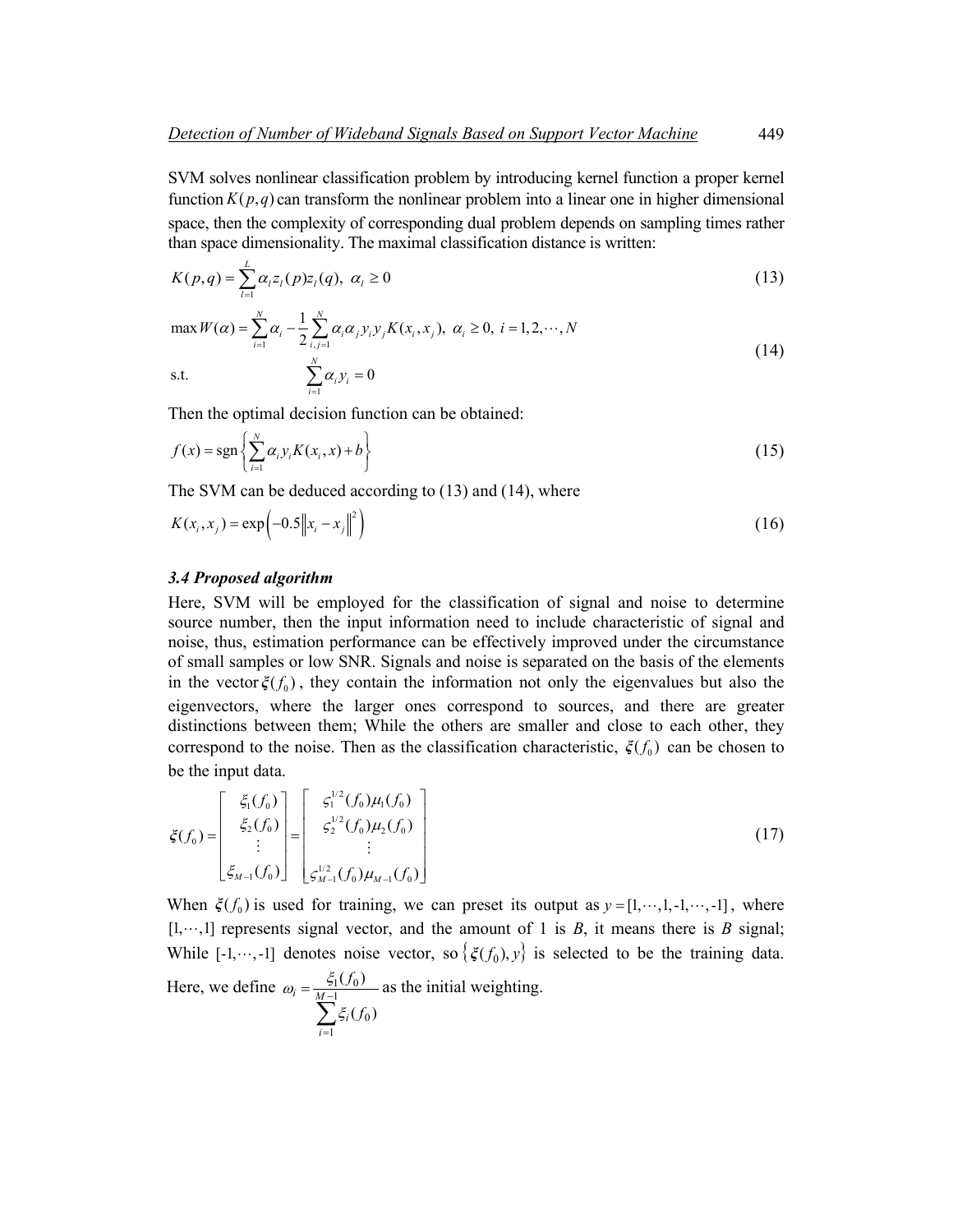The proposed algorithm has used the course of focusing, fusion and SVM, so it can be called FFSVM for short. Now let us generalize the derivation process above:

(1) Collect array signal as the training data, source number ranges from  $1, 2, \dots, M - 1$ ; SNR varies from -20 dB to 20 dB, step size is 4 dB;

(2) Decompose covariance matrix of every frequency, then focusing them on a reference frequency by CSM;

(3) Calculate classification characteristic vector  $\zeta(f_0) = [\zeta_1^{1/2}(f_0)\mu_1(f_0), \cdots, \zeta_{M-1}^{1/2}(f_0)\mu_{M-1}(f_0)]^T$ according to eigenalues and eigenvectors;

(4) Construct SVM through  $(14)-(16)$ ;

(5) Take  $\{\xi(f_0), y\}$  into the SVM for the training;

(6) Modify the weighting parameters in the light of training effect properly;

(7) Estimate signal number in line with the testing data.

# **4 Simulations**

Now we will test this algorithm, some examples are provided in the following, several linear frequency modulation signals arrive at a ULA with 10 omni-directional sensors, the bandwidth is 30% of center frequency (1 GHz), signals are divided into 40 frequency bins, and  $d = 3 \times 10^8 / (2 \times 1 \times 10^9)$  m. Here, FFSVM, MDL based on CSM (CSM-MDL) and GDE based on CSM (CSM-GDE) are compared with one another, 500 trials, where 300 ones are used for training and 200 ones are exploited for the testing.

In the first example, the model is shown as Fig. 1, signals are respectively from  $6^\circ$ ,  $14^\circ$ ,  $21^\circ$ ,  $29^\circ$  and  $37^\circ$  synchronously, background of Gaussian white noise (GWN), Fig. 2 shows the accuracy versus SNR when number of samples is 60, while Fig. 3 presents that of number of samples when SNR is 6 dB.



**Figure 2:** Accuracy *vs.* SNR for uncorrelated signals in GWN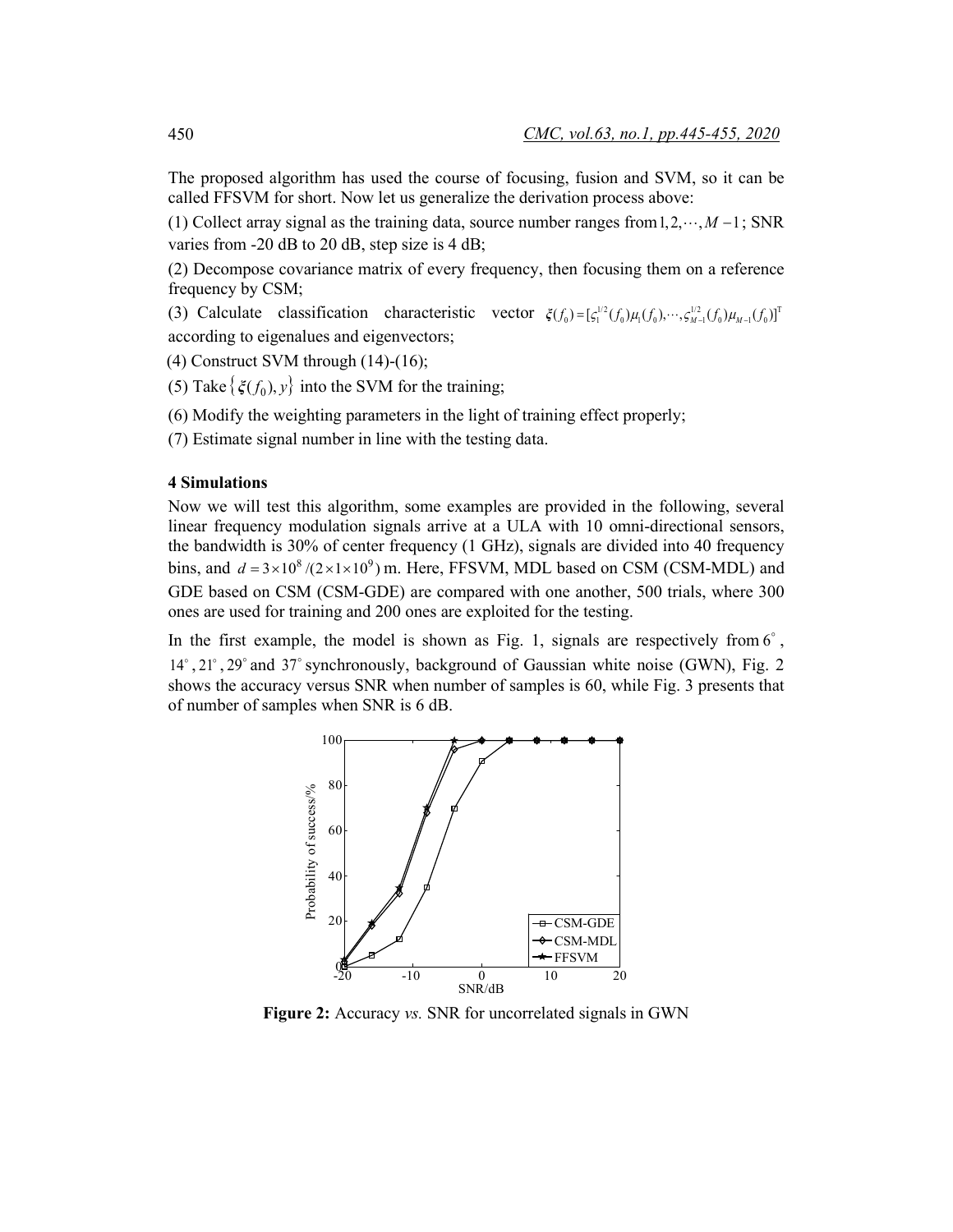

**Figure 3:** Accuracy *vs.* number of samples for uncorrelated signals in GWN

It can be seen in Fig. 2, all the accuracy of the three algorithms are raising versus the increasing of SNR, and FFSVM performs better than CSM-GDE and CSM-MDL, it can achieve 100% if SNR is -4 dB, while CSM-GDE and CSM-MDL can reach 100% when SNR is 4 dB and 0 dB respectively. And we see from Fig. 3, when the samples are small, FFSVM is also better than the other two algorithms, it can achieve 100% when the sample number is 39, while CSM-GDE and CSM-MDL reach 100% when their sample numbers reach 48.

For this example, we investigate the performance under the circumstances of colored noise, suppose the noise model in this section and [Stoica and Cedervall (1997)] obey the same distribution, other conditions are the same with the first example, then Fig. 4 shows the accuracy versus SNR when samples at every frequency is 60, while Fig. 5 presents that of samples at every frequency when SNR is 6 dB.



**Figure 4:** Accuracy *vs.* SNR for uncorrelated signals in colored noise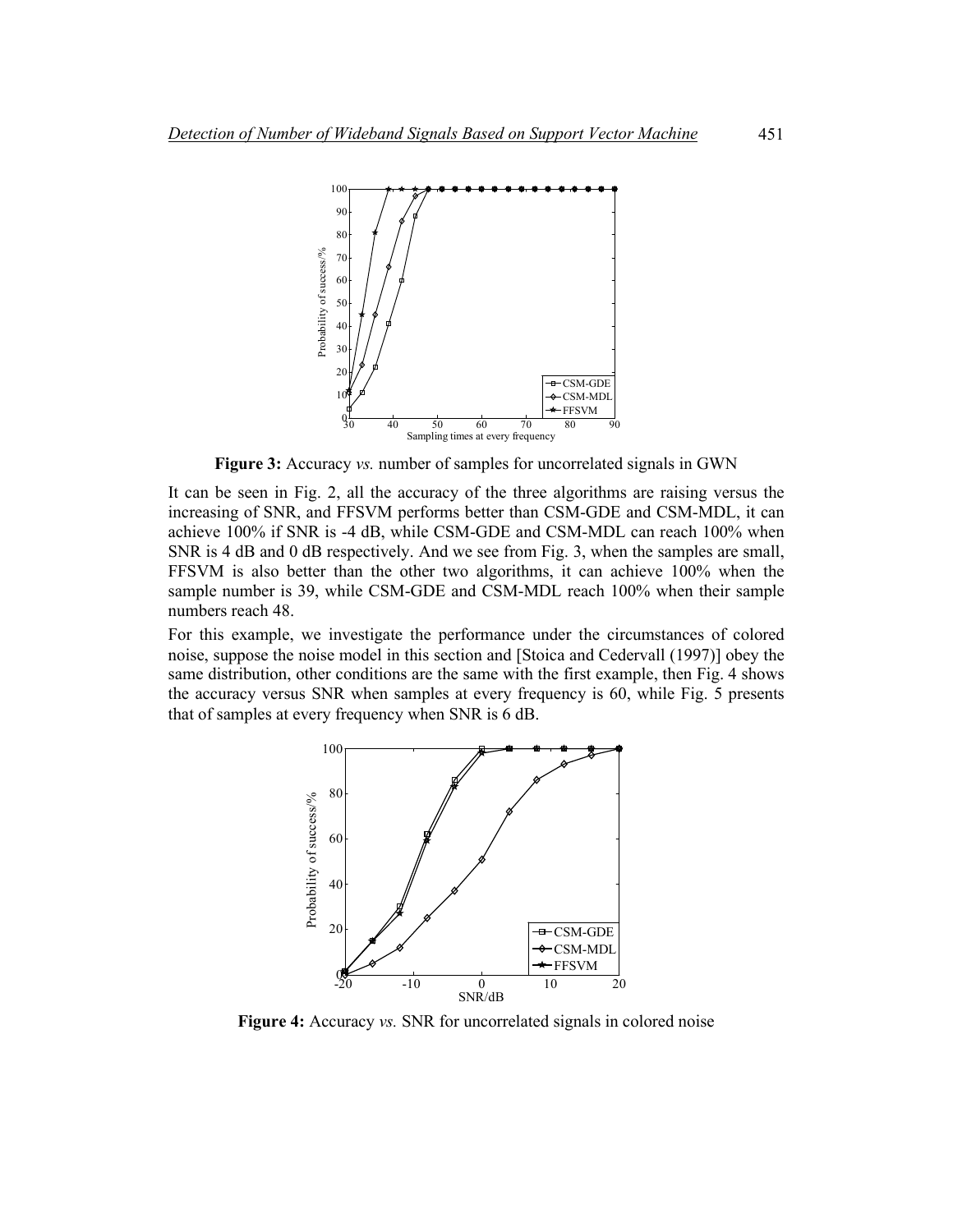

**Figure 5:** Accuracy *vs.* number of samples for uncorrelated signals in colored noise

From Fig. 4 we know accuracies of the three algorithms are getting better versus SNR raising, and all of them can estimate signal number successfully completely at last. And from Fig. 5 it is seen that due to the colored noise, CSM-MDL is shaking all the time, that of the CSM-GDE and FFSVM are improving, and they are nearly the same, so the proposed FFSVM can also apply to the circumstances of colored noise.

In the final example, we investigate the performance for coherent sources, suppose that signals are respectively from  $6^\circ$ ,  $14^\circ$ ,  $21^\circ$ ,  $29^\circ$  and  $37^\circ$  simultaneously, other conditions are the same as the first example, then Fig. 6 and Fig. 7 have shown the results. Owing to the process of focusing, the coherence of these sources has been eliminated, so these algorithms are also appropriate for coherent signals, and Figs. 6 and 7 demonstrate that their performances are almost identical to that of uncorrelated sources.



**Figure 6:** Accuracy *vs.* SNR for coherent signals in GWN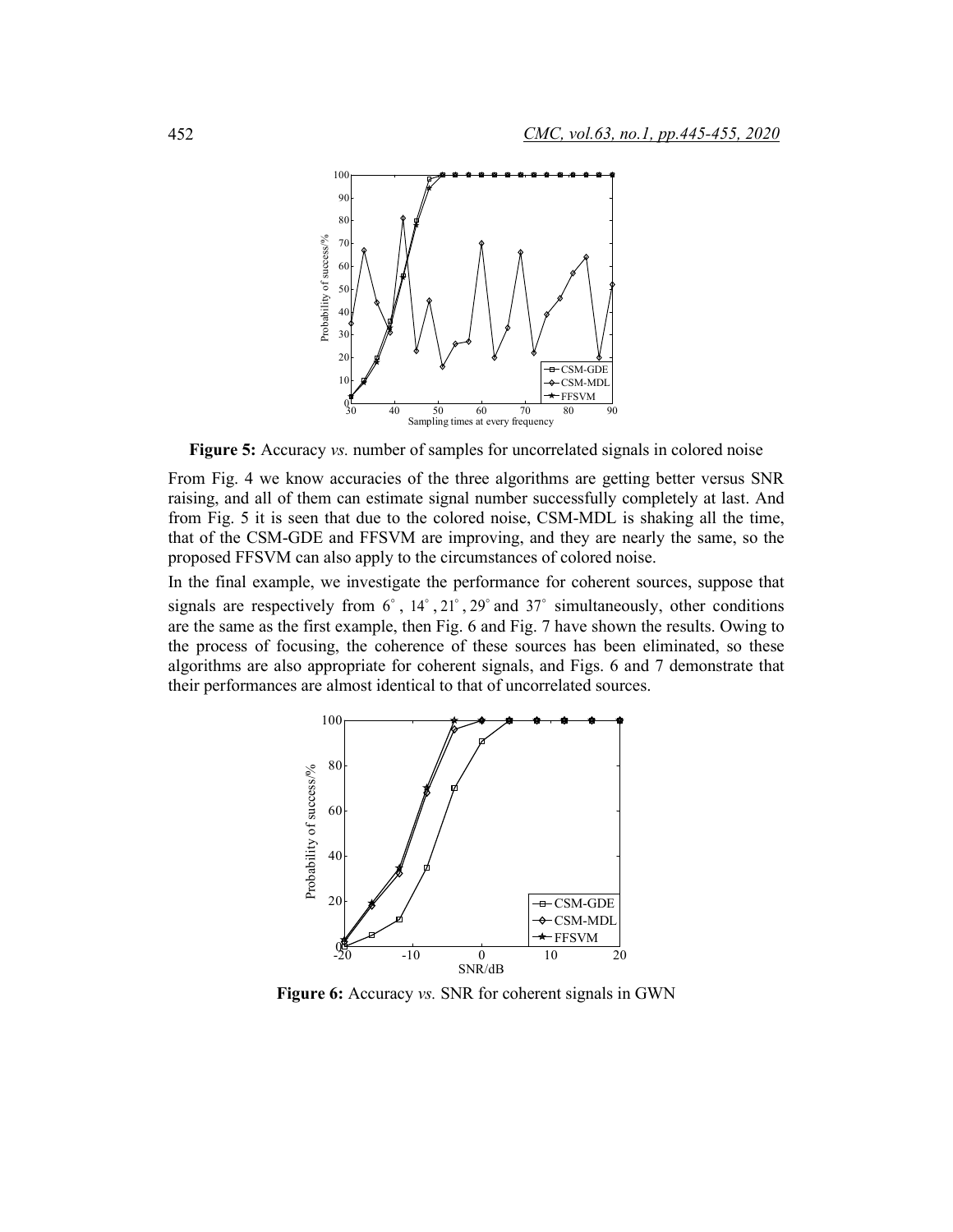

**Figure 7:** Accuracy *vs.* number of samples for coherent signals in GWN

# **5 Conclusion**

This paper proposes an algorithm for detecting number of wideband signals based on SVM, after transforming the signals on the focusing frequency, we deduce the SVM according to the information of eigenvalues and their eigenvectors of received data. Then signal number can be estimated by the acquired decision function. The simulation examples have shown that the proposed algorithm performs better than that of MDL and GDE based on CSM in the condition of strong additive noise or a little sample data, and it is also suitable for colored noise.

**Acknowledgement:** This work was supported by the National Natural Science Foundation of China under Grant 61501176, Natural Science Foundation of Heilongjiang Province F2018025, University Nursing Program for Young Scholars with Creative Talents in Heilongjiang Province UNPYSCT-2016017, the postdoctoral scientific research developmental fund of Heilongjiang Province in 2017 LBH-Q17149.

**Conflicts of Interest:** The authors declare that they have no conflicts of interest to report regarding the present study.

## **References**

**Nielsen, U.; Dall, J.** (2015): Direction-of-arrival estimation for radar ice sounding surface clutter suppression. *IEEE Transactions on Geoscience and Remote Sensing*, vol. 53, no. 9, pp. 5170-5179.

**Ebihara, S.; Kimura, Y.; Shimomura, T.** (2015): Coaxial-fed circular dipole array antenna with ferrite loading for thin directional borehole radar sonde. *IEEE Transactions on Geoscience and Remote Sensing*, vol. 53, no. 4, pp. 1842-1854.

**Takahashi, R.; Inaba, T.; Takahashi, T.** (2018): Digital monopulse beamforming for achieving the CRLB for angle accuracy. *IEEE Transactions on Aerospace and Electronic*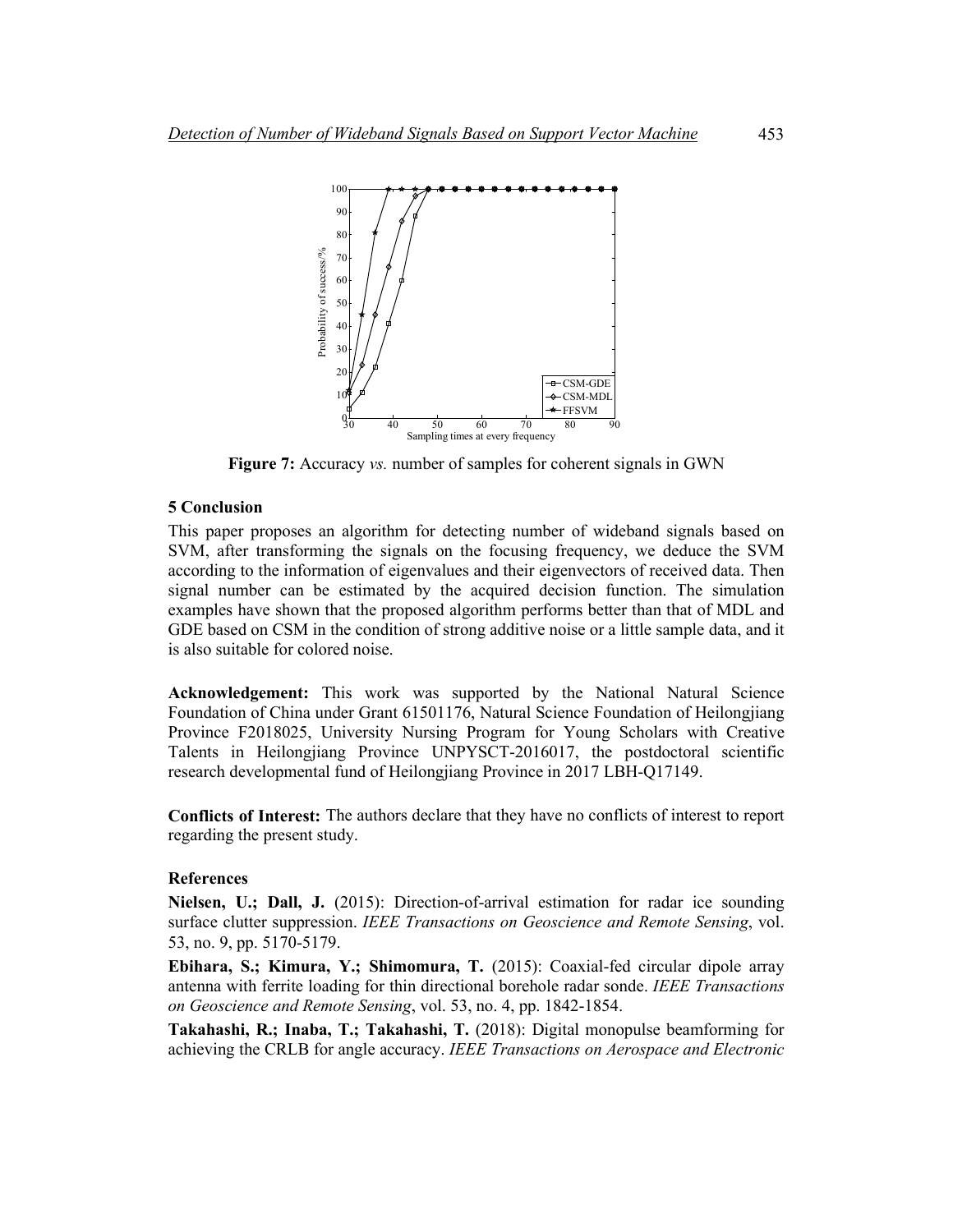*Systems*, vol. 54, no. 1, pp. 315-323.

**Oh, D.; Ju, Y.; Nam, H.** (2016): Dual smoothing DOA estimation of two-channel FMCW radar. *IEEE Transactions on Aerospace and Electronic Systems*, vol. 52, no. 2, pp. 904-917.

**Khabbazibasmenj, A.; Hassanien, A.; Vorobyov, S. V.** (2014): Efficient transmit beamspace design for search-free based DOA estimation in MIMO radar. *IEEE Transactions on Signal Processing*, vol. 62, no. 6, pp. 1490-1500.

**Saucan, A. A.; Chonavel, T.; Sintes, C.** (2016): CPHD-DOA tracking of multiple extended sonar targets in impulsive environments. *IEEE Transactions on Signal Processing*, vol. 64, no. 5, pp. 1147-1160.

**Gholipour, A.; Zakeri, B.; Mafinezhad, K.** (2016): Non-stationary additive noise modelling in direction-of-arrival estimation. *IET Communications*, vol. 10, no. 15, pp. 2054-2059.

**Lim, H. S.; Boon, P. N.; Reddy, V. V.** (2017): Generalized MUSIC-like array processing for underwater environments. *IEEE Journal of Oceanic Engineering*, vol. 42, no. 1, pp. 124-134.

**David, A.; Hector, A.; Sanchez, H.** (2016): Indoor blind localization of smartphones by means of sensor data fusion. *IEEE Transactions on Instrumentation and Measurement*, vol. 65, no. 4, pp. 783-794.

**Zhang, R. N.; Wang, S. C.; Lu, X. F.** (2016): Two-dimensional DOA estimation for multipath propagation characterization using the array response of PN-sequences. *IEEE Transactions on Wireless Communications*, vol. 15, no. 1, pp. 341-356.

**Mohamedatni, Y.; Fergani, B.; Laheurte, B.** (2015): DOA estimation techniques applied to RFID tags using receiving uniform linear array. *IEEE International Symposium on Antenna and Propagation and USNC/URSI National Radio Science Meeting*, pp. 1760-1761.

**Han, G.; Wan, L.; Shu, L.** (2017): Two novel DOA estimation approaches for real-time assistant calibration systems in future vehicle industrial. *IEEE System Journal*, vol. 11, no. 3, pp. 1361-1372.

**Schmidt, R. O.** (1981): *A Signal Subspace Approach to Multiple Emitter Location and Spectrum Estimation (Ph.D. Thesis).* University of Stanford, Stanford.

**Wax, M.; Kailath, T.** (1985): Detection of signals by information theoretic criteria. *IEEE Transactions of Acoustics, Speech and Signal Processing*, vol. 33, no. 4, pp. 387-392.

**Rissanen, J.** (1978): Modeling by shortest data description. *Automatica*, vol. 14, no. 5, pp. 387-471.

**Wu, H. F.; Yang, J. F.; Chen, F. K.** (1995): Source number estimators using transformed Gerschgorin radii. *IEEE Transactions on Signal Processing*, vol. 43, no. 6, pp. 1325-1333.

**Liu, F. L.; Sun, C. Y.; Wang, J. K.** (2012): A robust algorithm based on spatial differencing matrix for source number detection and DOA estimation in multipath environment. *Physics Procedia*, vol. 33, pp. 991-999.

**Han, K. Y.; Nehorai, A.** (2013): Improved source number detection and direction